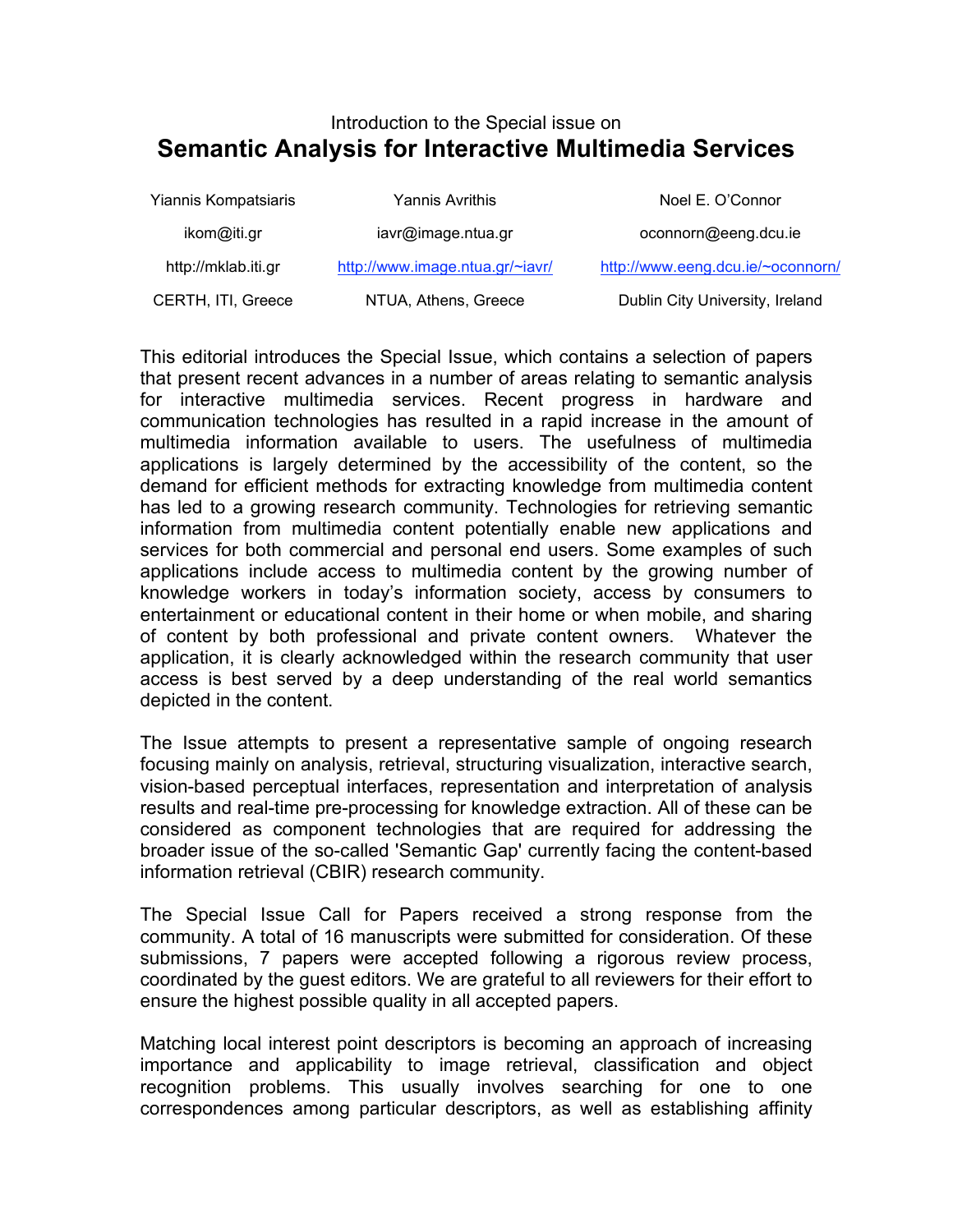among groups of descriptors. *Kosinov, Bruno* and *Marchand-Maillet* express this as an eigenvalue problem, where the principal eigenvector's components render the importance values of individual descriptors, while the corresponding eigenvalue represents an estimate of the overall strength of affinity between images being matched. This yields a spatially-consistent descriptor matching method that is highly efficient in the domain of content-based image retrieval.

Still in content-based image retrieval, relevance feedback is a quite popular way of involving the user in an interactive search process towards modeling the underlying semantics of queries. In this case, new combinations of descriptors are generated during multi-image queries consisting of positive and negative selections. *Arevalillo-Herraez*, *Zazares*, *Benavent*, and *de Ves* use fuzzy sets to model the user's interest in each image in the repository. Positive and negative selections are used to determine the degree of membership of each picture to this set. The attempt is to capture the meaning of a selection by modifying a series of parameters at each iteration to imitate user behavior, becoming more selective as the search progresses.

A similar matching problem extended to video, is to detect similar or nearduplicate (repeated) sequences. Applied to TV broadcasts, this may allow interprogram sequence detection (commercials, jingles, credits, ...), and consequently automatic temporal structuring and extraction of TV programs. *Berrani*, *Manson*, and *Lechat* model the problem by a micro-clustering technique that groups similar audio/visual feature vectors. This is performed in a non-supervised fashion, not requiring any manually created reference database, and continuously analyzing the broadcasts to periodically return analysis results. This approach is at the root of many novel services related to TV broadcast and in particular to TV-on-Demand services.

*Jean* and *Albu* present an example where a vision-based perceptual interface is successfully used for a real application. The results of visual analysis in this paper are used to drive an interface used in a music application. More specifically, they propose a new perceptual interface for the control of computerbased music production. They address the constraints imposed by the use of musical meta-instruments during live performance or rehearsal by tracking feet motion relatively to a visual keyboard. A real-time, two levels feet tracking algorithm, namely a coarse level for foot regions, and a fine level for foot tips, is used. The output of the tracking is used for the spatiotemporal detection of key- "press" events.

*Luo, Fan and Sato* present a novel scheme for effective analysis, retrieval and exploration of large-scale news video collections by performing multi-modal video content analysis and synchronization. Focusing on large-scale collections, they combine analysis results with a novel hyperbolic visualization scheme to visualize large-scale news topics according to their associations and interestingness. Different sources of available information are exploited, first,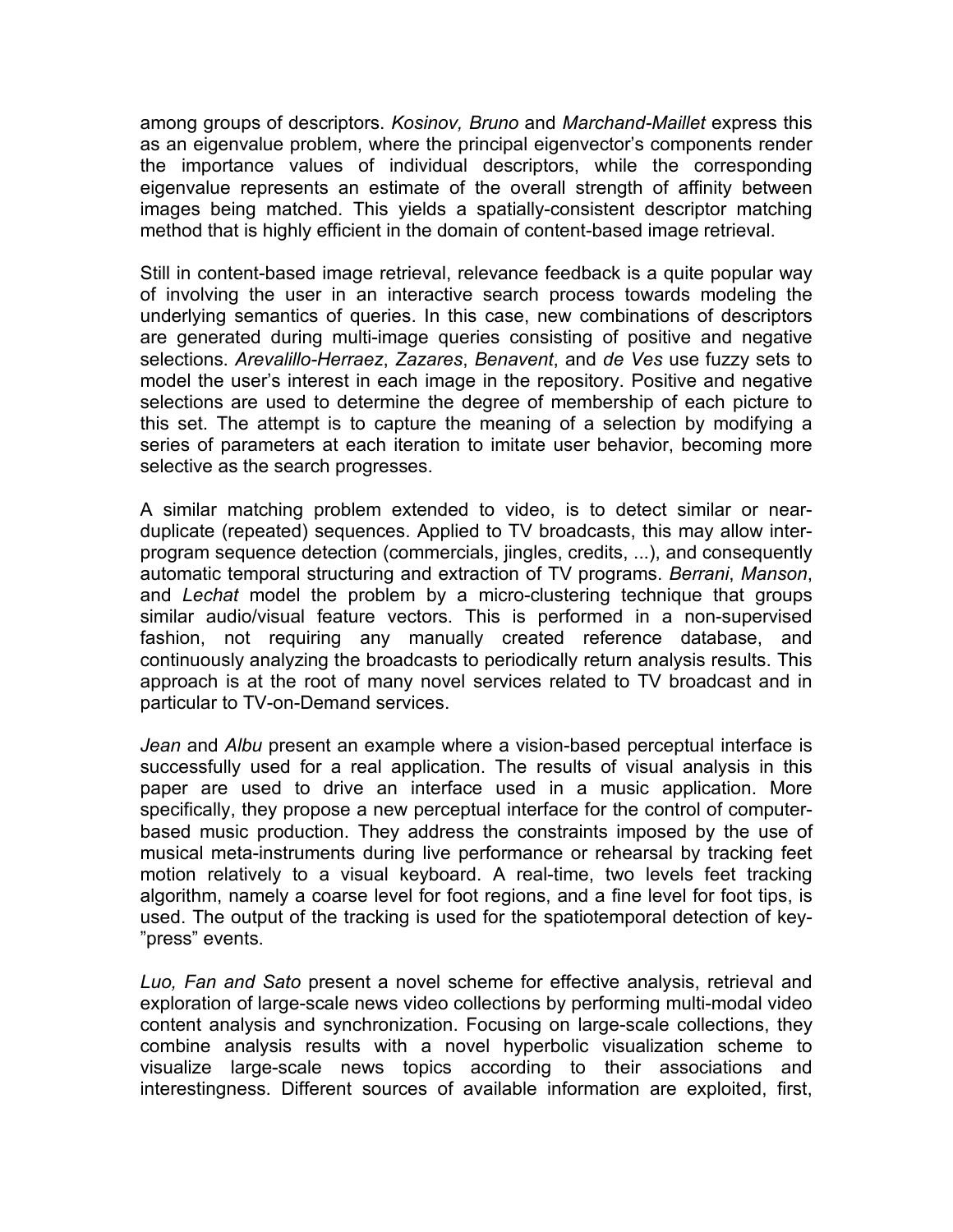automatic keyword extraction is performed on news closed captions and audio channels to detect the most interesting news topics and second, visual semantic items, such as human faces, text captions, video concepts, are also extracted automatically by using semantic video analysis. The news topics are automatically synchronized with the most relevant visual semantic items. In addition, an interestingness weight is assigned for each news topic to characterize its importance.

A key question that arises when addressing semantic knowledge extraction is how to map the results of multiple content analysis algorithms to an integrated representation that supports inference of complex real-world situations. In their paper, *Fernández, Baiget* and *Roca* propose a system designed to automatically provide high-level interpretations of complex real-time situations in outdoor and indoor surveillance scenarios. They propose a high-level architecture that enables the integration of semantic information and content analysis from multiple camera sources. The resulting architecture is modular, allowing both topdown and bottom-up information flow and has been designed to integrate ontological resources for cooperation with the reasoning stage. The system is also potentially extensible to other content analysis modalities (e.g. audio) and supports multi-lingual functionality.

Much work on semantic knowledge extraction in video is based on the assumption that a camera shot, rather than a video frame, is the atomic unit of access to the content. For this reason, significant work has been reported in the literature on shot boundary detection. Indeed, to large degree it is considered a solved problem in the uncompressed domain when algorithms have access to the raw pixel data. However, many real world applications cannot tolerate the luxury of assuming uncompressed video. For this reason, compressed domain approaches to shot boundary detection are increasingly important. However, the compression community continues to develop new coding schemes with new forms of data present in the associated bitstreams. Thus it is important that realtime compressed domain shot boundary detection keep pace with these new compressed representations. *De Bruyne et al* present a novel shot boundary detection technique that operates completely in the compressed domain using the recent H.264/AVC video standard. The algorithm is tailored to the standard's new coding tools and hierarchical bitstream patterns. Interestingly, as well as increased efficiency, their experimental results also show that the proposed algorithm achieves a high accuracy.

In conclusion, we believe that this special issue includes a selection of papers that present recent exciting results in the field of semantic analysis for interactive multimedia services. From these papers it is clear that there is significant effort being invested by the multimedia analysis research community in a number of different areas and applications. Looking to the future, we believe that continuous exchange of ideas and results between such endeavors is essential in order to ensure that the community can meet the demanding user-centric challenges of